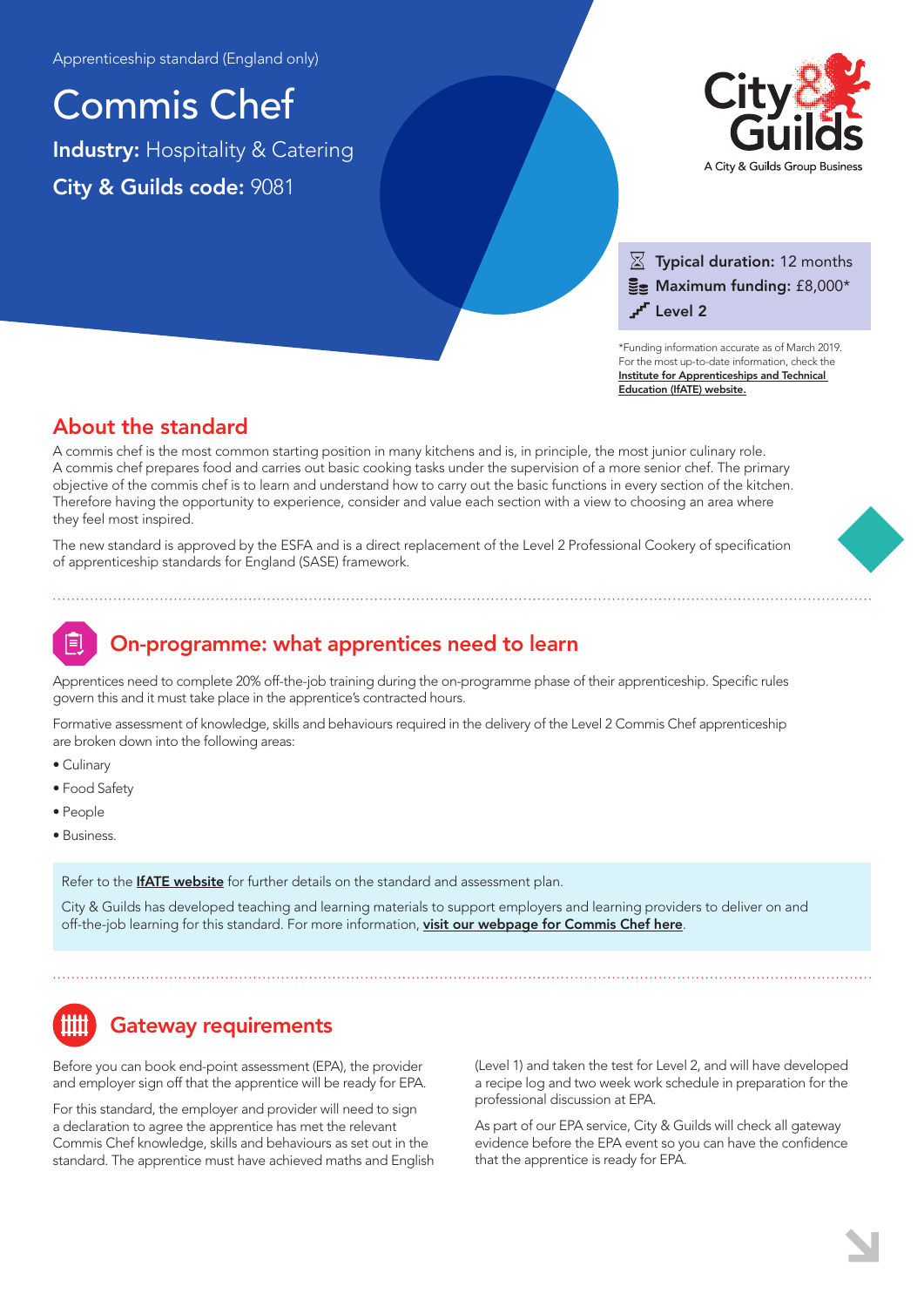

## EPA: how apprentices demonstrate their learning

Prior to any assessment occurring an initial meeting will take place with the apprentice, employer and IEPA where the assessment process and schedule of assessments will be discussed and agreed. This may be face to face or via conference call.

As defined in the assessment plan, the assessment events for this standard are:





Practical observation

#### Synoptic knowledge test

90-minute multiple choice test via e-volve, our platform for online testing. Graded distinction, pass or fail.

Three-hour practical workplace observation. Graded distinction, pass or fail. The IEPA will assess the apprentice in the workplace.



#### Culinary challenge

A two-hour observation in a controlled environment. The apprentice must produce a main course from the organisation's menu and a dessert that reflects customer demand and/or seasonality. Graded distinction, pass or fail. The IEPA will assess the apprentice in the controlled environment.



#### Professional discussion

40 minutes, graded distinction, pass or fail. Face-to-face or via our online video conference.

City & Guilds will allocate a skilled and experienced professional to assess the apprentice objectively against the standard. All assessments are standardised and quality assured.

To help you prepare apprentices and ensure they feel ready for assessment, we have created a suite of preparation resources, including:

- EPA pack: Details behind the standard and assessment plan, guidance on EPA tasks and grading, procedures for re-sits, timelines, venue and resource requirements for EPA. It is important that you are familiar with this information
- EPA exemplar materials: Available for tutors, providing real assessment examples for each assessment type, such as transcripts and examples of good practice
- **EPA preparation tool:** Personalised login for each apprentice with useful learning resources relevant to the assessment skills required for their standard, ensuring they feel ready for their EPA experience
- recording forms: Supporting you to complete key stages of EPA readiness, we have prepared forms to give you peace of mind and confidence that everything is covered
- LIEPA report: A report produced by our lead independent end-point assessor (LIEPA) with insight into the EPA results for this standard and findings across all centres. These reports can help you refine your delivery to improve success rates
- our dedicated EPA customer success team will be on hand to support you through your EPA journey.

# Apprenticeship certification

As well as receiving their IfATE apprenticeship certificate, the apprentice will receive a City & Guilds statement of achievement for EPA.

### Why choose City & Guilds?

Personal support: Our dedicated EPA customer success team, Technical Advisors, Business Managers and Customer Service teams are on hand to help you throughout your apprenticeship journey.

Teaching tools and resources: All of our resources are mapped comprehensively to the standard and designed to draw out the skills, knowledge and behaviour apprentices need so they are confident for assessment and you know that everything is covered.

EPA support resources: Our specially created EPA resources will help you to prepare apprentices and ensure a smooth booking process.

**EPA delivery:** We are growing our EPA service, using new technologies to enhance the delivery and management of EPA.

Pricing that works for you: When you choose us for EPA, you pay a small registration fee and the balance once the EPA has taken place and results submitted.